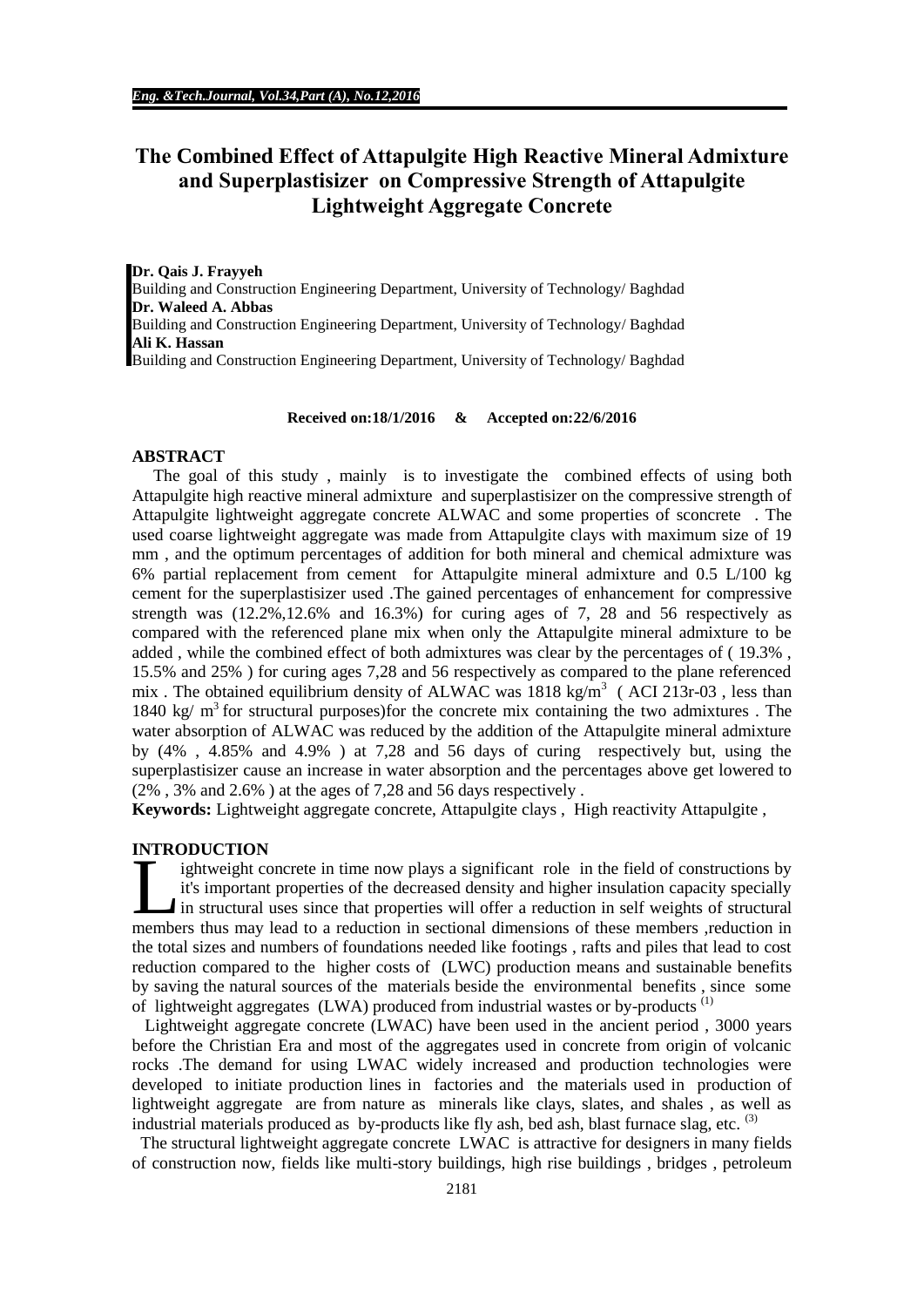platforms , marine structures and architectural purposes because of the higher strengths and durable behaviour compared to other types of LWC that need sometimes to higher costs and complicated means during the production stages  $(2)$ .

#### **Literature Review**

 Attapulgite as a local clay mineral , in Iraq , investigated by **Al-Ameedi (4)** 2012 **,**  research started with the production of the mineral admixture from the raw materials that collected from Tar Al-Najaf region , then grinded by the means of storming and transforming to a power with high fineness . The next step was the determination of calcination temperature at which the material turns to an active pozzolanic material , 750˚C was the temperature needed for treating Attapulgite by heat with calcination time of 30 minutes . The optimum percent of replacement from the weight of cement was very important for the research specially when (HRWR) is to be used , so that Attapulgite added in percentages of (3% to 11%) to a mix with proportion of ( 1:1.45:1.75) by weight , and the results showed that (6%) of addition by weight of cement was the preferred since it was obtained the higher strength of 79.7 MPa . The results for the main mixes of the study indicated considerable increasing for compressive strength , density , splitting tensile strength and flexural strength , at 60 days the increasing percentages were (57.7% , 3.73% , 46.44% , 44.26% ) respectively , and the absorption of water decreased with 36%. At the age of 90 days compressive strength showed an increase of 59%.

At the year of 2014  $\mathbf{Al}\text{-}\mathbf{A}\mathbf{r}$  ideal  $\mathbf{S}$  is studied the ability of using a local clays, from the south-west of Iraq , as a coarse aggregate .The researcher divided the study into parts , part one for manufacturing of the coarse (LWA) and find out the suitable burning temperature compatible with the **ASTM C330-03**, and the second part was for producing (LWAC) from the manufactured aggregate. The results of the Attapulgite lightweight aggregate (ALWA) were (808 km/m3) for the bulk density and the dry specific gravity was (1.45) at a treatment burning temperature of (1100 C) for a duration of (30 minutes ) . The (LWAC) produced from the (ALWA) ,at the second part of the study experimental work , was investigated for some of its mechanical properties at curing ages of (7, 28 and 56) days , those properties were compressive strength , flexural strength , splitting strength , the static modulus of elasticity , water absorption and some non-destructive tests .

 The results of concrete produced were within the requirements of **ACI 213R -03** , that results were (27.7 Mpa) for compressive strength for a density of 1824 Kg/m3 with w/c ratio of (0.4) and percentages of increase for splitting strength , flexure strength and modulus of elasticity ( 41%,28.3%,81%) respectively .

### **Experimental work**

### **Materials**

#### **Cement**

 The Portland cement used from local source ,Al-Mass, and the properties of this cement are shown in tables (1)and(2) as a chemical analysis and physical properties respectively. Results demonstrated that the used cement is identified with the **Iraqi Specification No.5/1984**(5)

#### **Sand**

 Fine aggregate with fineness modulus of 2.81 was used for all concrete mixes. Table (3) shows the sieve analysis and the grading curve for the sand used. The grading curve and the chemical and physical properties of natural sand are shown in Table (4) which indicates that the sand falls within zone two according to the requirement of the **Iraqi Specification**  No. 45/1984<sup>(6).</sup>

#### **Coarse Aggregate**

 The crushed graded Attapulgite clay particles burn by oven with a burning temperature of 1100ºC at the rate of temperature rising of 5˚C/min. for 1/2hour as soaking time at this burning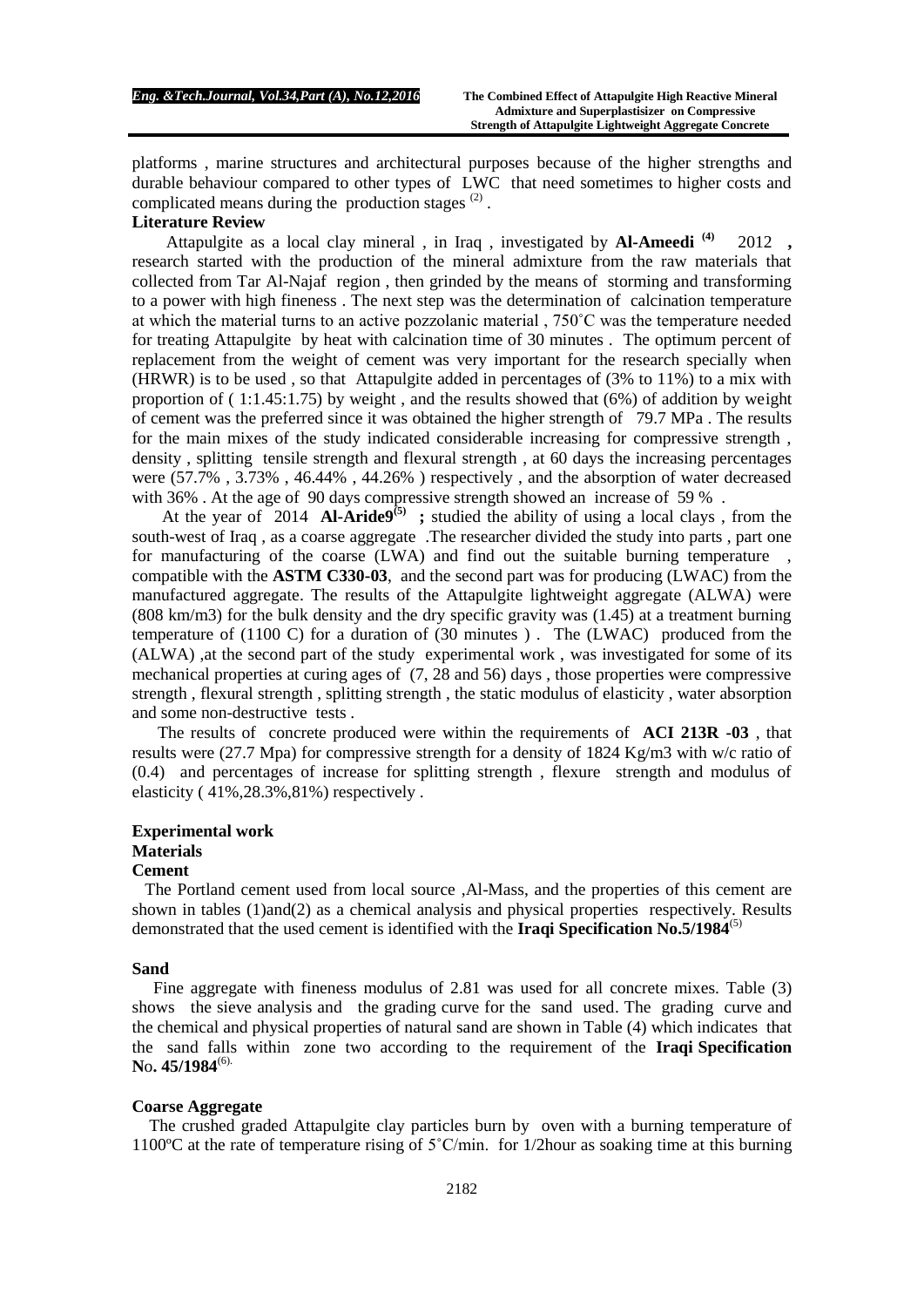temperature. Tables (5 and 6 ) show the grading and the properties of Attapulgite coarse lightweight aggregate .

### **Water**

For all concrete , mixes tap water is used for mixing and curing of samples

#### **Superplastisizer**

 Glinume 54 is used in this research as chemical admixture, and it complies with **ASTM C494**-**04 (10)**Types A and F.

#### **Attapulgite High Reactivity (AHR)**

 Attapulgite clays were used to produce high reactivity Attapulgite. The raw material of Attapulgite contains rocks so it needs to be grinded by storming to convert it to high fineness powder. The suitable calcinations temperature were investigated by and they concluded that the optimum firing temperature was 750 ˚C and the rate of temperature rising was (4˚C/ min), and the sample stills for 1/2 hour as a soaking time when the oven temperature reaches to the required degree . Table (7) shows chemical analysis of (HRA). Table (8) indicates that (HRA) conformed to the chemical requirements of the **ASTM C618–01**(11) Class N pozzolana. The strength activity indexes of (HRA) were 101.4 and 108.8 at 7 and 28 days respectively, and they conformed to requirements of **ASTM C311-02**<sup>(12)</sup> which is specified **S.A.I** for both 7 and 28 days to be not less than 75..

# **Trial Mixing**

This stage is to determine the optimum dosage of the chemical admixture (superplastisizer) that compatible with the addition of the Attapulgite mineral admixture . Table (9) shows the results of the trial mixes and the optimum dosage of

Superplastisizer was  $0.5 \text{ L} / 100 \text{ kg}$  cement for 6 % partial replacement of cement with the Attapulgite mineral admixture .

### **Mix Proportion**

For all mixes of this paper the w/c ratio was  $(0.4)$  and targeted slump was  $(100 + 5 \text{ mm})$  for mix proportion of  $(1:1.12:0.84)^{()}$ , with cement content of 540 kg/m<sup>3</sup>, the aggregate used was 454  $\text{Kg/m}^3$ , dry weight, and 625 kg/m<sup>3</sup> for the coarse aggregate (ALWA) and fine aggregate (sand) respectively .

### **Mixing Method**

 The concrete mixing process has been done by using lab. mixer of 150 liters size . The mixer's pan and blades were wiped by a damp cloth to ensure no other material to be interfere the mixture . The concrete mix , dry constituents were placed in the mixer and started to be mixed for two minutes to ensure homogeneity and to split the agglomeration of cement particles. The mixing steps was as follows<sup> $(5)$ </sup>: coarse aggregate (ALWA), sand and 50% of the mixing water were loaded into the mixer and then mixed for 1 minute. Then the required quantity of the dry cement mixed with the required Attapulgite admixture in their dry condition and then mixed with 45% of the remaining water and added into the mixer and mixed for 2 minutes **.** The remained 5% of water used with the superplastisizer in a solution then added to the mixer for 2 minutes of continues mixing process .

#### **Testing of Hardened Concrete**

 The hardened concrete test was achieved according to the ASTM procedures and specifications . The tests were oven dry density , compressive strength , Modulus of elasticity , drying shrinkage , water absorption and ultrasonic pulse velocity .

#### **ALWAC Fresh properties**

#### **Fresh Density**

The fresh density of (ALWAC) was carried out according to the ASTM C138-04<sup>(19)</sup>, cylindrical capacities of  $0.003 \text{ m}^3$  was used for the sampling purpose and an average of three samples values was taken, as that shown in the table (11).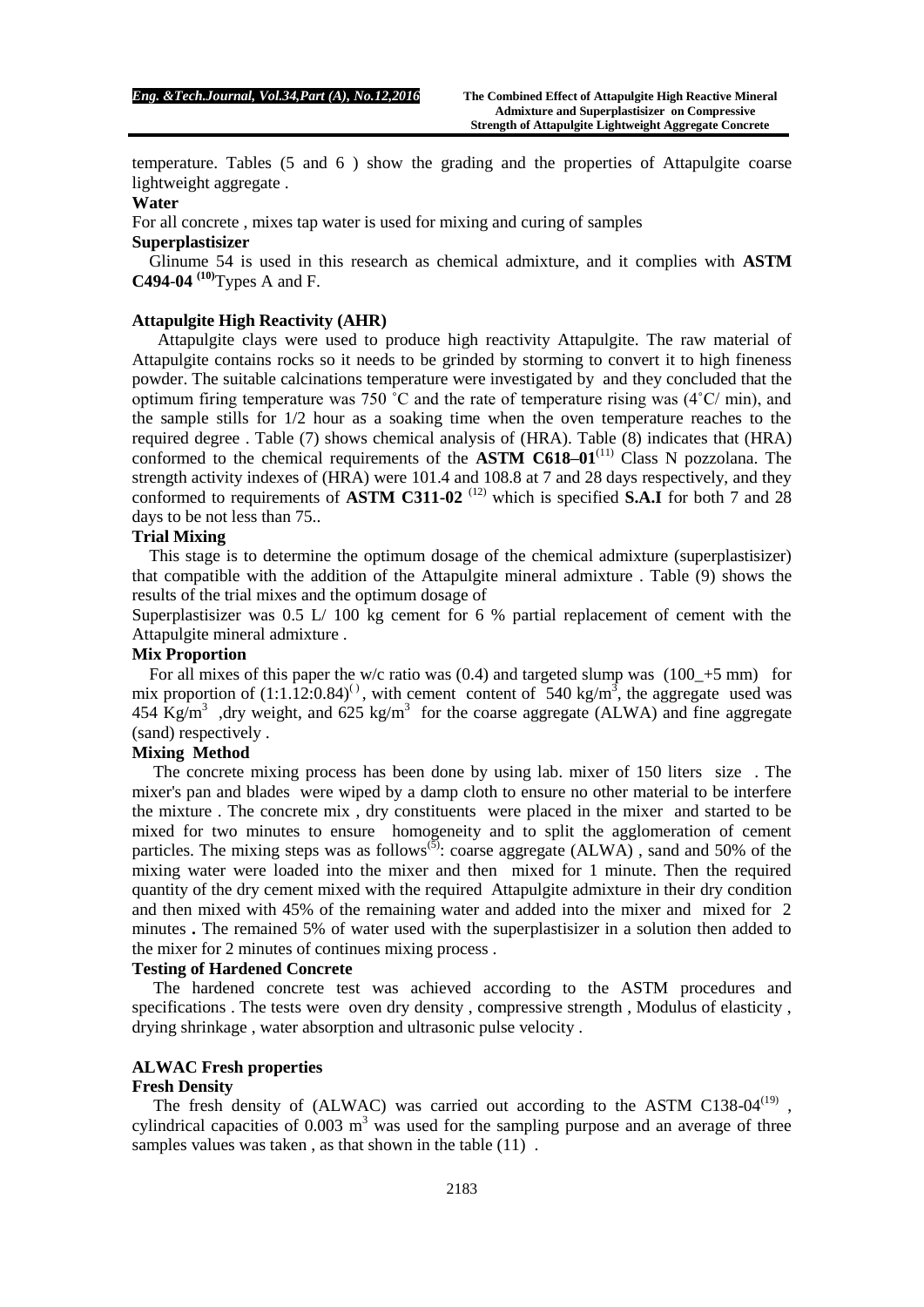### **Slump**

The slump test was carried out according to the ASTM C143-03<sup>(20)</sup> and the results of the test, table (12) , varied from 85 mm to 110 mm , and the used (ALWA) was in the SSD condition , this variation coming from the addition of the admixtures and also the variety in the saturation degree of the aggregate that affects the water content by the amount of water that the aggregate will absorb from the fresh mixture of concrete.

### **Hardened Concrete Properties .**

#### **Oven Dry Density and Equilibrium Density**

According to the ACI  $213R - 03^{(2)}$ , as shown in table (13) below, the results of the calculated equilibrium density conforms the requirements of structural (LWAC) .In other hand all mixes conform the classifications of  $RILEM<sup>(65)</sup>$  since all the density results less than  $2000 \text{ kg/m}^3$ .

The calculated equilibrium density determined from the ASTM C 567-03<sup> $(13)$ </sup> by the equation below.

 $Ec = Oc + 50 kg/m<sup>3</sup>$ 

Where :

 $Ec = Calculated$  Equilibrium Density

 $Oc =$  Oven Dry Density

Table ( 14 ) shows the results of (ALWAC) densities for each type of mixes .

#### **Compressive Strength**

 The (ALWAC) compressive strength results is shown in table(15) and figure (1) .The tested specimens were cubic  $(100x100x100)$  mm and the results were converted to cylindrical to conform the ASTM requirements . The results indicated that the relation was nonlinear between the compressive strength with the ages of curing .The compressive strength results for (ALWAC) ,most of the mixes, essentially continued to gain strength increase between the ages of 28 days to 56 days and 56 days to 90 days .

From the table  $(15)$  of results and figure  $(1)$ , it can be noticed that the mix B  $(6\%$ Attapulgite high reactive mineral admixture ) showed an increase for compressive strength values of  $(12.2\%$ ,  $12.6\%$ ,  $16.3\%$ ) compared to the reference mix A at 7, 28, and 56 days of curing age respectively , in other hand there was other increase for compressive strength for the same mix between 28 days age with 56 days of about 7.7 % , this results showed that the addition of the Attapulgite high reactive mineral admixture improved the strength property of (ALWAC) as that in Al-Admdi study for normal weight concrete .

 The addition of the chemical admixture (superplastisizer) cause an increase for the compressive strength for mix C ( $6\%$  Attapulgite mineral + 0.5 L/100 kg cement superplastisizer) about 6.25% , 2.5% , 7.6% and 7.1 at the ages of 7 , 28 , 56 and 90 days respectively , compared with mix B which is free of the superplastisizer .

 The combined action of the two admixtures above that was indicated by the results of mix C , was clear by the percentages of increase compared to the reference mix A, 19.3%, 15.5% and 25% for ages 7 , 28 and 56 days respectively .

# **Static Modulus of Elasticity**

The static modulus of elasticity was measured according to the ASTM C469-03 $(60)$  at the point of 40% of the ultimate load , with constant rate of loading within the range of ( 0.24+ 0.03 MPa/s ) . The results of modulus of elasticity showed an increase with the age of curing for all mixes as that shown in table (16) and figure (3) below.

The combined action of both superplastisizer and the high active mineral admixture of Attapulgite gave an increase in modulus of elasticity at 7 and 28 days of 0.6% and 1.25% respectively , that can be related with the enhanced matrix properties of the (ALWAC) by adding the mineral admixture that caused less defects and cracks and higher compressive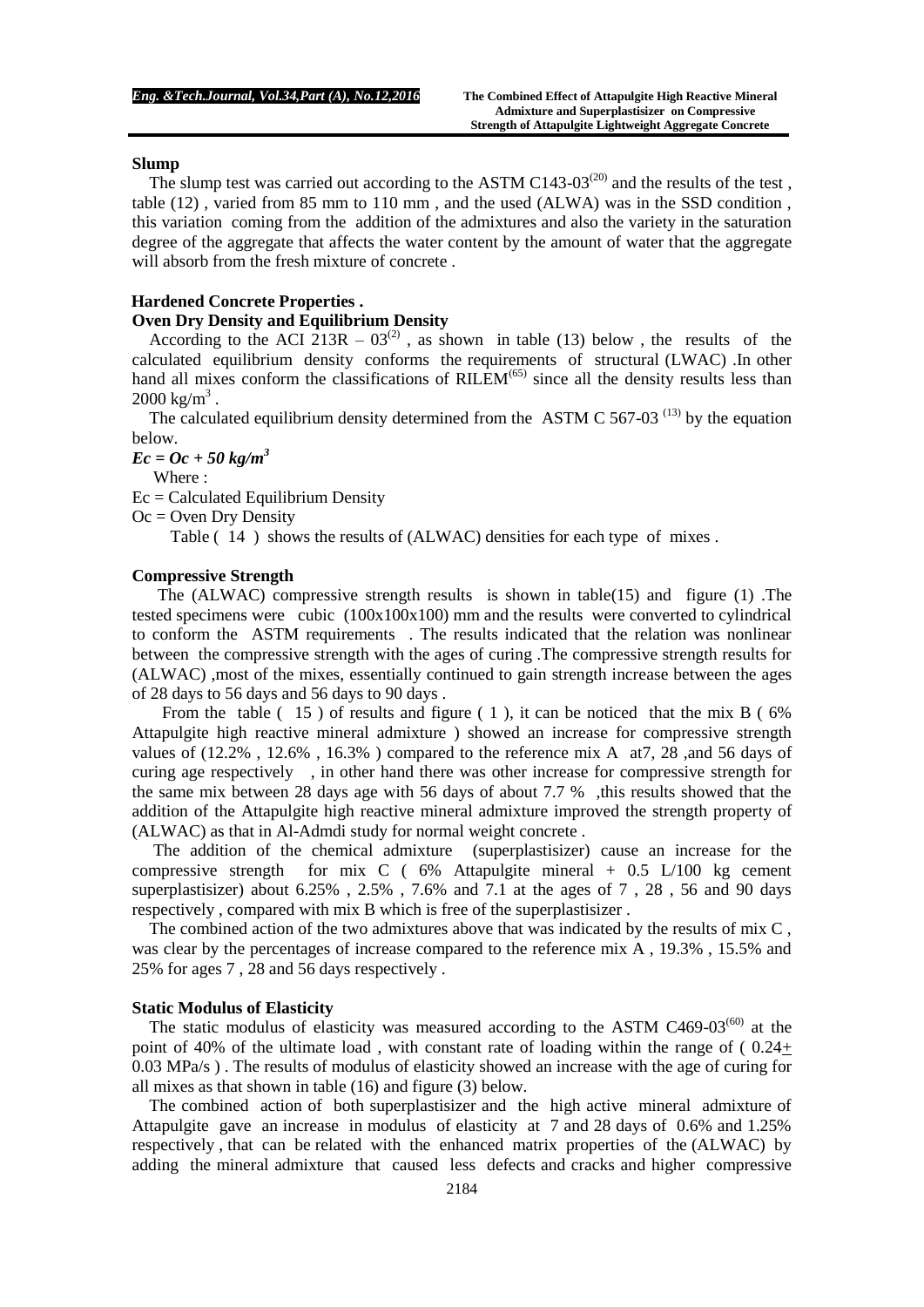strength compared to the plain reference mix , figure (3) . The values of the modulus of elasticity showed an increase with the increase of the compressive strength values , that can be noticed from the figure (4) .

#### **Drying Shrinkage**

 Due to the lost of free water from concrete , there is a change in dimensions occurs in concrete members and specimens , this change defined as the drying shrinkage of concrete, and this dimensional change effects the compressive strength of concrete at the long term ages and its durable performance . The test was conducted by using demic point method and the (ALWAC) specimens tested up to 90 days after a period of wet curing of 7 days then the specimens stored in room condition along the test needed time . Figure ( 5 ) shows the relationship between all mixes change length results at the certain testing dates.

 As that shown in the figure ( 5 ) , the mixes had a lower length change compared to the reference mix A , that might be due to the action of the high reactive mineral admixture of Attapulgite . The use of superplastisizer led to an increase in the length change for mix C , that might be related to the increase in the water content that caused higher amount of voids left behind the free water evaporation .

#### **ALWAC Water Absorption**

According to the ASTM C642-97<sup> $(62)$ </sup> the cylindrical specimens of (ALWAC) was tested in the curing ages of 7 , 28 and 56 days and the results shown in the figure (6) . The addition of Attapulgite high reactive mineral admixture reduced the water absorption of (ALWAC) , mix B , by 4% , 4.85 and 4.9% at curing ages of 7 , 28 and 56 respectively but when the superplastisizer was used in combination with the mineral admixture , mix C , this percentages of reduction lowered to 2% , 3% and 2.6% at the ages of 7 , 28 and 56 days respectively .

#### **Ultrasonic Pulse Velocity** (UPV)

 The Ultrasonic pulse Velocity (UPV) method is one of the non-destructive concrete testing methods , depends mainly on measuring the time travelling of an ultrasonic pulse ,longitudinal ultrasonic waves, passing through the concrete .The measurement of travelling times between initial onset and reception of the ultrasonic pulse are electronically reported . The distance between transducers divided by the travelling time gives an average velocity for the wave propagation. The standard procedure of this test described in ASTM C 597-02<sup>(18)</sup>.

 As that shown in figure (7) there was an increase in (UPV) with the increase in concrete compressive strength , this increase in concrete compressive strength and (UPV) probably due to the reduction in void content .

### **Conclusions**

- 1- It is possible to use the Attapulgite high reactive mineral admixture with lightweight aggregate concrete to enhance the property of compressive strength and other related concrete properties .
- 2- The use of Attapulgite high reactive mineral admixture led to increase the compressive strength with the percentages of (12.2%,12.6%,and 16.3%) at curing ages of 7,28,and 56 days respectively .
- 3- The combined action of Attapulgite high reactive mineral admixture with the superplastisizer gave the ALWAC compressive strength enhancement of (19.3% , 15.5% and 25%) for curing ages of 7 , 28 and 56 days respectively .
- 4- The use of Attapulgite high reactive mineral admixture led to decrease the water absorption of ALWAC by percentages of (4% , 4.85 and 4.9%) at 7 , 28 and 56 dyas of curing .
- 5- The Ultrasonic pulse velocity test showed that the concrete matrix of ALWAC enhanced when Attapulgite high reactive mineral admixture as that clear in the higher values of pulse velocity that means less in defects and voids .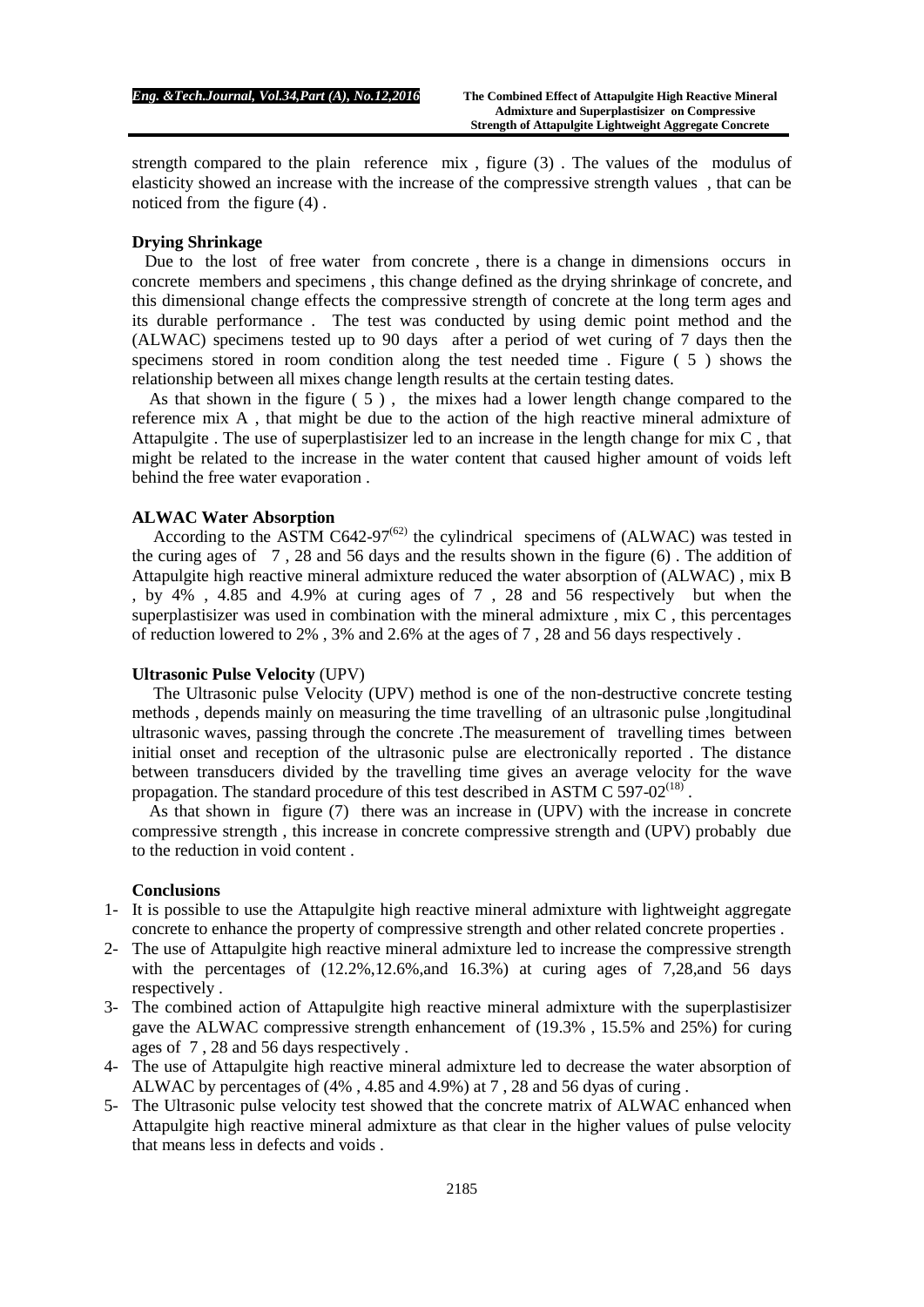| <b>Physical properties</b> |       | unit     | <b>Test Result</b> | IQS $5/1984^{(6)}$           |
|----------------------------|-------|----------|--------------------|------------------------------|
| Initial setting time       |       | hrs: min | 1:50               | $\geq$ 45 min                |
| Final setting time         |       | hrs: min | 2:30               | $\leq 10$ hrs                |
| Fineness(Blaine)           |       | $m^2/kg$ | 319                | $>230 \text{ m}^2/\text{kg}$ |
| Compressive                | 3days | MPa      | 18.0               | $\geq$ 15 MPa                |
| strength $(N/mm^2)$        | 7days | MPa      | 25                 | $\geq$ 23 MPa                |

# **Table (1) Physical Requirements of cement**

| <b>Oxide composition</b>                | <b>Abbreviation</b>            | % by weight           | <b>Limits of IQS</b><br>$No.5/1984^{(6)}$ |  |
|-----------------------------------------|--------------------------------|-----------------------|-------------------------------------------|--|
| Lime                                    | CaO                            | 61.4                  |                                           |  |
| Silica                                  | SiO <sub>2</sub>               | 21.43                 |                                           |  |
| Alumina                                 | $Al_2O_3$                      | 4.71                  |                                           |  |
| Iron oxide                              | Fe <sub>2</sub> O <sub>3</sub> | 3.50                  |                                           |  |
| Sulphate                                | SO <sub>3</sub>                | 2.19                  | $\leq 2.8\%$                              |  |
| Magnesia                                | MgO                            | 2.94                  | $\leq 5\%$                                |  |
| Potash                                  | $K_2O$                         | 0.35                  |                                           |  |
| Soda                                    | Na <sub>2</sub> O              | 0.26                  |                                           |  |
| Loss on Ignition                        | L.O.I.                         | 2.20                  | $\leq 4\%$                                |  |
| Lime Saturation Factor                  | L.S.F.                         | 0.881                 | $0.66 - 1.02$                             |  |
| Insoluble Residue                       | I.R.                           | 0.70                  | $\leq 1.5$                                |  |
| Main compounds (Bouge eq.) $^{(7)}$     |                                | % by weight of cement |                                           |  |
| <b>Tricalcium Silicate</b><br>$(C_3S)$  | 44.2                           |                       |                                           |  |
| Diacalcium Silicate<br>$(C_2S)$         | 28.1                           |                       |                                           |  |
| <b>Tricalcium Aluminate</b><br>$(C_3A)$ | 6.56                           |                       |                                           |  |
| Tetracalcium Aaluminoferrite            | $(C_4AF)$                      | 10.65                 |                                           |  |

# **Table (3) Sieve analysis of fine aggregate**

| <b>Sieve Size</b><br>(mm) | Passing% | <b>IQS 45/1984</b><br>Zone $(2)$ |
|---------------------------|----------|----------------------------------|
| 4.75                      | 100      | 90-100                           |
| 2.36                      | 97.8     | 75-100                           |
| 1.18                      | 63.8     | 55-90                            |
| 0.60                      | 47.2     | $35 - 55$                        |
| 0.30                      | 9.4      | $8 - 30$                         |
| 0.15                      | 0.41     | $0-10$                           |
| 0.075                     |          | $0 - 3$                          |

#### **Table (4) Chemical properties of fine aggregate**

| oo o                    |             |                      |                      |  |  |  |
|-------------------------|-------------|----------------------|----------------------|--|--|--|
| <b>Physical</b>         | <b>Test</b> | specification        | <b>Limits of</b>     |  |  |  |
| properties              | result      |                      | Specificatio $(IQS)$ |  |  |  |
| R.D                     | 2.6         | ASTM $C128-03^{(7)}$ |                      |  |  |  |
| Sulphate content%       | 0.31        | IQS $45/1984^{(6)}$  | $\leq 0.5$           |  |  |  |
| Absorption%             | 0.8         | $ASTM C128-03^{(7)}$ |                      |  |  |  |
| Dry Unit Weight         | 1580        | ASTM $C29-03^{(8)}$  |                      |  |  |  |
| $(kg/m^3)$              |             |                      |                      |  |  |  |
| Materials finer         | 1.84        | IQS $45/1984^{(6)}$  | $<$ 5                |  |  |  |
| than 75 $\mu$ m %       |             |                      |                      |  |  |  |
| <b>Fineness Modulus</b> | 3.81        | IQS $45/1984^{(6)}$  |                      |  |  |  |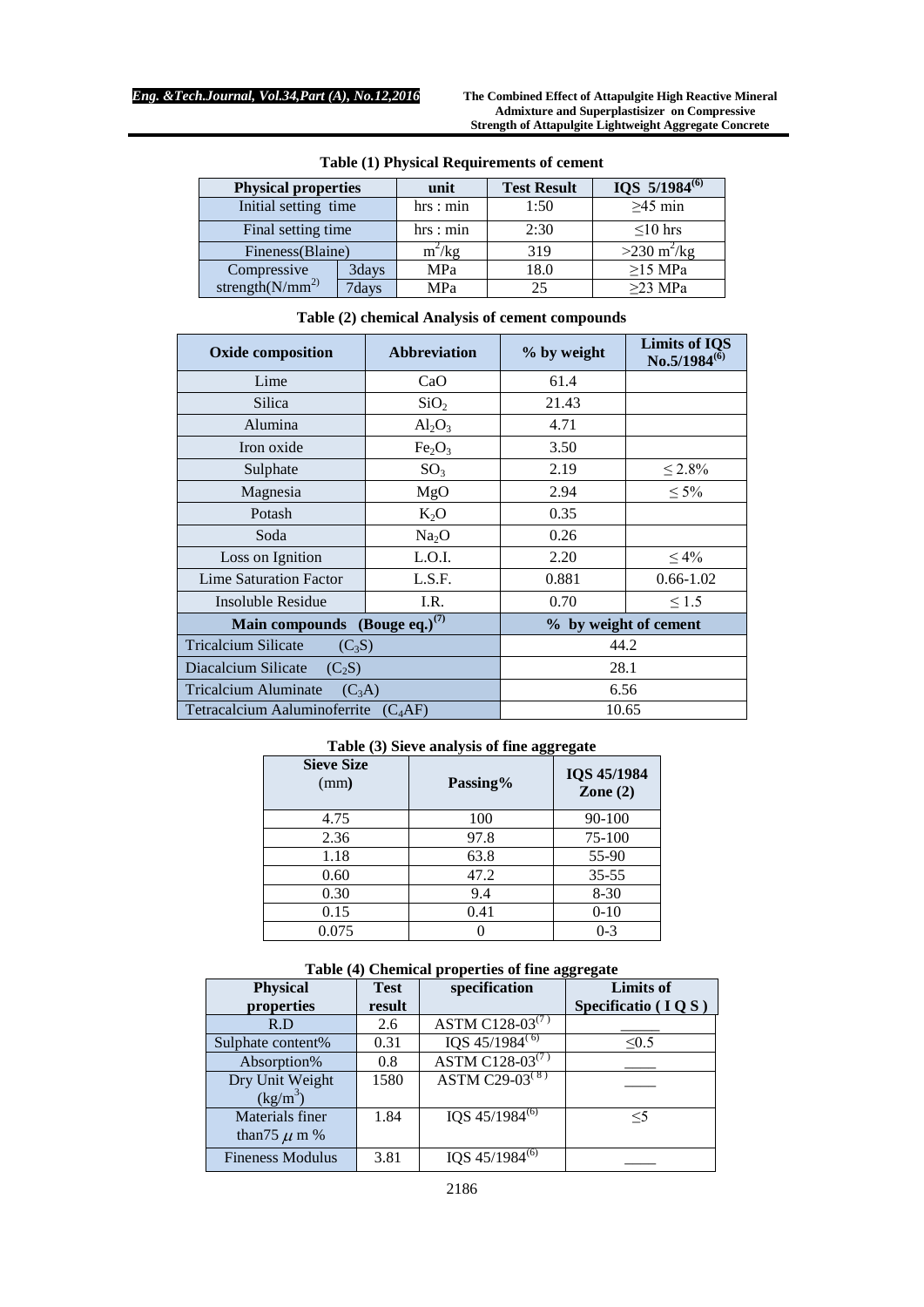| <b>Sieve</b><br>No. | <b>Sieve</b><br>size | <i><b>Yopassing</b></i><br><b>ASTMC330-03</b> | <b>Selected</b><br><b>%</b> passing | ັ<br>%Retained |
|---------------------|----------------------|-----------------------------------------------|-------------------------------------|----------------|
|                     | 25                   | 100                                           | 100                                 |                |
|                     | 19                   | 90-100                                        | 95                                  |                |
| 3                   | 9.5                  | $10-50$                                       | 30                                  | 65             |
|                     | 4.75                 | $0 - 15$                                      |                                     | 30             |

**Table ( 5) Sieve Analysis of Attapulgite coarse aggregate** 

|  |                     |           | Table (6) physical properties of Attapulgite coarse LWA. |           |
|--|---------------------|-----------|----------------------------------------------------------|-----------|
|  | <b>Rull</b> Dansity | Soturoted | $\Omega$ van Drv                                         | A heornti |

| <b>Aggregate</b> | <b>Bulk Density</b><br>(loose-dry)<br>$Kg/m^3$ | <b>Saturated</b><br><b>Surface Dry</b><br><b>Specific gravity</b> | <b>Oven-Dry</b><br><b>Specific</b><br>Gravity | Absorption<br>$\frac{0}{0}$ |
|------------------|------------------------------------------------|-------------------------------------------------------------------|-----------------------------------------------|-----------------------------|
| Attapulgite      | 808                                            | 1.86                                                              | 1.46                                          | 28                          |
| Requirments      | Max. 880                                       |                                                                   | Max. 2.6                                      | $5 - 30$                    |

|  |  | Table (7) Chemical and physical analysis of Attapulgite HR Admixture* |
|--|--|-----------------------------------------------------------------------|
|  |  |                                                                       |

| <b>Oxide composition</b>                 | `Oxide content % |  |  |
|------------------------------------------|------------------|--|--|
| SiO <sub>2</sub>                         | 60.48            |  |  |
| $Al_2O_3$                                | 13.95            |  |  |
| Fe <sub>2</sub> O <sub>3</sub>           | 6.07             |  |  |
| CaO                                      | 8.46             |  |  |
| MgO                                      | 5.92             |  |  |
| Na <sub>2</sub> O                        | 1.2              |  |  |
| SO <sub>3</sub>                          | 0.45             |  |  |
| $K_2O$                                   | 2.47             |  |  |
| L.O.I                                    | 0.1              |  |  |
| Physical properties                      |                  |  |  |
| Specific Surface Area m <sup>2</sup> /kg | 2010             |  |  |
| <b>Spesific Gravity</b>                  | 2.2              |  |  |
| Density kg/m <sup>3</sup>                | 2193             |  |  |

# **Table (8) Chemical requirements of (HRA) according to ASTM C618-01**

| <b>Oxide Composition</b>    | Attapulgite % | <b>Pozzolan Class N</b> |
|-----------------------------|---------------|-------------------------|
| $SiO_2 + Al_2O_3 + Fe_2O_3$ | 80.5          | 70% Min.                |
| SO <sub>3</sub>             | 0.45          | 4 % Max.                |
| Loss on Ignition            |               | 10% Max                 |

| $OVI$ can can be convert $V$<br>$\sim$ |                        |                                |              |                                       |                                 |                                        |
|----------------------------------------|------------------------|--------------------------------|--------------|---------------------------------------|---------------------------------|----------------------------------------|
| <b>Mixes</b>                           | Water<br>content<br>ml | <b>Cement</b><br>content<br>gm | w/c<br>ratio | <b>Attapulgite</b><br>admixture<br>gm | <b>Satandar</b><br>d sand<br>gm | 28 days<br>compressive<br>strength MPa |
| Control mix                            | 242                    | 500                            | 0.484        | $- - -$                               | 1375                            | 27.2                                   |
| 20% replace                            | 254                    | 400                            | 0.509        | 100                                   | 1375                            | 29.6                                   |

### **Table(9) Strength Activity index results**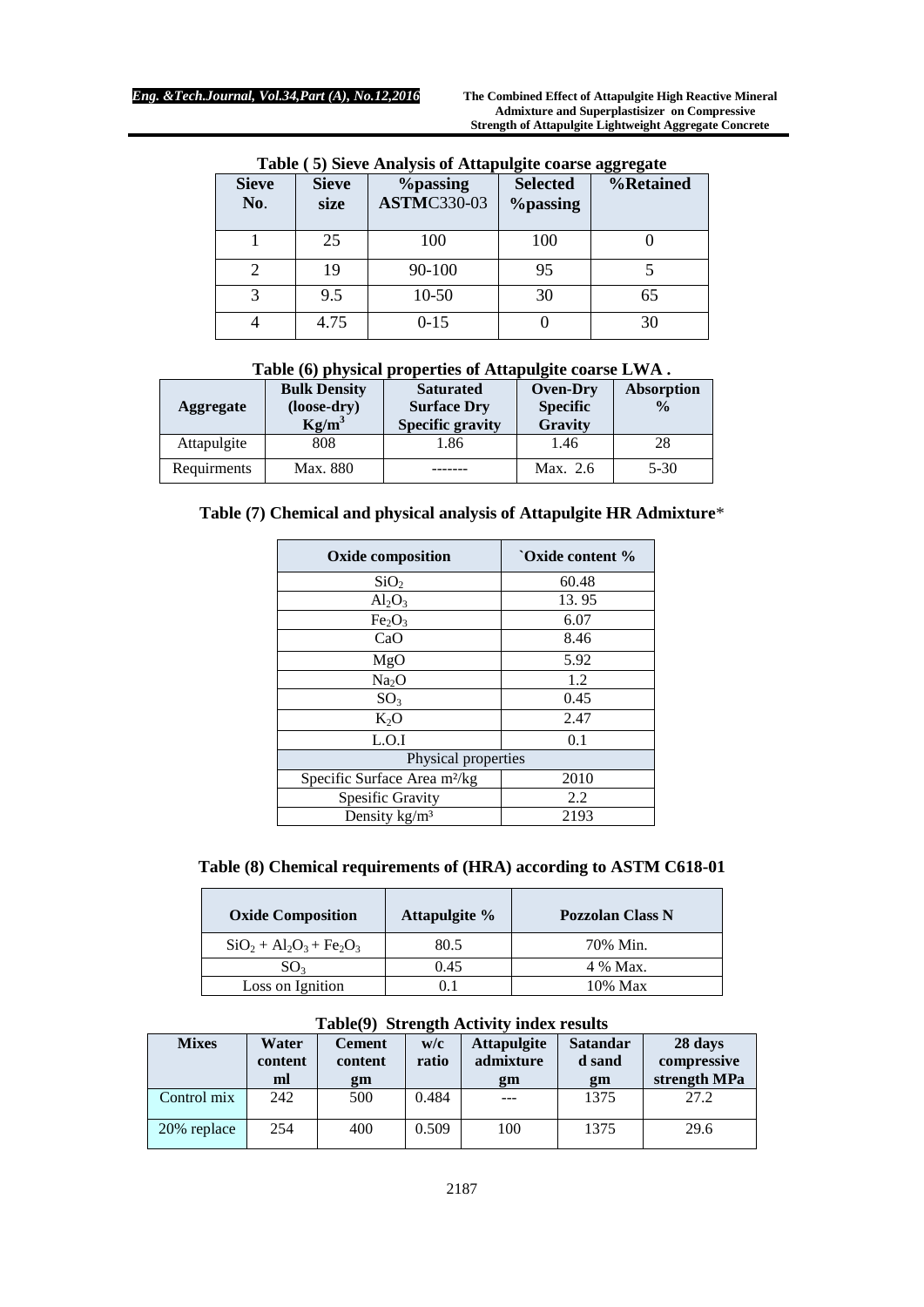| <b>Attapulgit</b><br><b>Mineral</b><br><b>Admixture</b> | W/C | Superplastisizer<br>L/100kg cement | <b>Slump</b><br>mm | <b>Dry</b><br>density<br>kg/m3 | o<br><b>Compressive</b><br><b>Strength</b><br>7 days MPa | Compressive<br>strength<br>28 days MPa |
|---------------------------------------------------------|-----|------------------------------------|--------------------|--------------------------------|----------------------------------------------------------|----------------------------------------|
|                                                         |     | .75 %                              | 201                | 1840                           | 34.3                                                     | 42.13                                  |
| 6%                                                      | 0.4 | .6%                                | 180                | 1857                           | 33.7                                                     | 43.07                                  |
|                                                         |     | .5%                                | 110                | 1826                           | 34.6                                                     | 43.47                                  |
|                                                         |     | .75%                               | flow               |                                |                                                          |                                        |
| 7%                                                      | 0.4 | .6%                                | 1861<br>210        | 34                             | 38.2                                                     |                                        |
|                                                         |     | $.5\%$                             | 160                | 1839                           | 35.9                                                     | 39.8                                   |
|                                                         |     | .75%                               | flow               |                                |                                                          |                                        |
| 8%                                                      | 0.4 | .6%                                | flow               |                                |                                                          |                                        |
|                                                         |     | .5%                                | 210                | 1847                           | 28.3                                                     | 31.9                                   |

# **Table (10) :The trial mixing results .**

**Table(11) results of Fresh Density**

| <b>Mix Designation</b>       |      |      |     |
|------------------------------|------|------|-----|
| <b>Fresh Density</b><br>kg/m | 2187 | 2165 | 174 |

# **Table (12) Slump test results .**

| <b>Mix Designation</b> |   |  |  |
|------------------------|---|--|--|
| Slump mm               | u |  |  |

# **Table ( 13 ) ACI 213R -03 Requirements for Structural LWAC .**

| Calculated   | Average 28-day             | Average 28-day |
|--------------|----------------------------|----------------|
| Equilibrium  | <b>Splitting Tensile</b>   | Compressive    |
| Density      | Strength, min,             | Strength, min, |
| max, $kg/m3$ | MPa (psi)                  | MPa (psi)      |
| $(lb/ft^3)$  |                            |                |
|              | All Lightweight Aggregate  |                |
| 1760 (110)   | 2.2(320)                   | 28 (4000)      |
| 1680 (105)   | 2.1(300)                   | 21 (3000)      |
| 1600 (100)   | 2.0(290)                   | 17 (2500)      |
|              | Sand/Lightweight Aggregate |                |
| 1840 (115)   | 2.3(330)                   | 28 (4000)      |
| 1760 (110)   | 2.1(310)                   | 21 (3000)      |
| 1680 (105)   | 2.1(300)                   | 17 (2500)      |

# **Table ( 14 ) Oven dry density and equilibrium density of (ALWAC) .**

| <b>Mix Designation</b>                | (5)  |      |        |
|---------------------------------------|------|------|--------|
| Oven dry density<br>kg/m <sup>3</sup> | 1775 | 1765 | 1768.5 |
| Equilibrium<br>density $kg/m3$        | 1825 | 1815 | 1818.5 |

| Mix<br><b>Designation</b> | <b>Attapulgite</b>                                  | Superplasti-            | <b>Steel</b>            | <b>Compressive Strength MPa</b> |        |               |       |
|---------------------------|-----------------------------------------------------|-------------------------|-------------------------|---------------------------------|--------|---------------|-------|
|                           | <b>Mineral</b><br><b>Admixture</b><br>$\frac{0}{0}$ | sizer<br>$L/100$ cement | fibers<br>$\frac{6}{9}$ | days                            | 28 day | <b>56 day</b> | 90day |
| $\Delta^{(5)}$            |                                                     | ---                     |                         | 22.8                            | 27.7   | 28.9          |       |
| B                         | 6 %                                                 | ---                     |                         | 25.6                            | 31.2   | 33.6          | 35.2  |
|                           | 6 %                                                 | 0.5                     | $- - -$                 | 27.2                            | 32     | 36.2          | 37.7  |

#### **Table ( 15 ) Compressive Strength results** .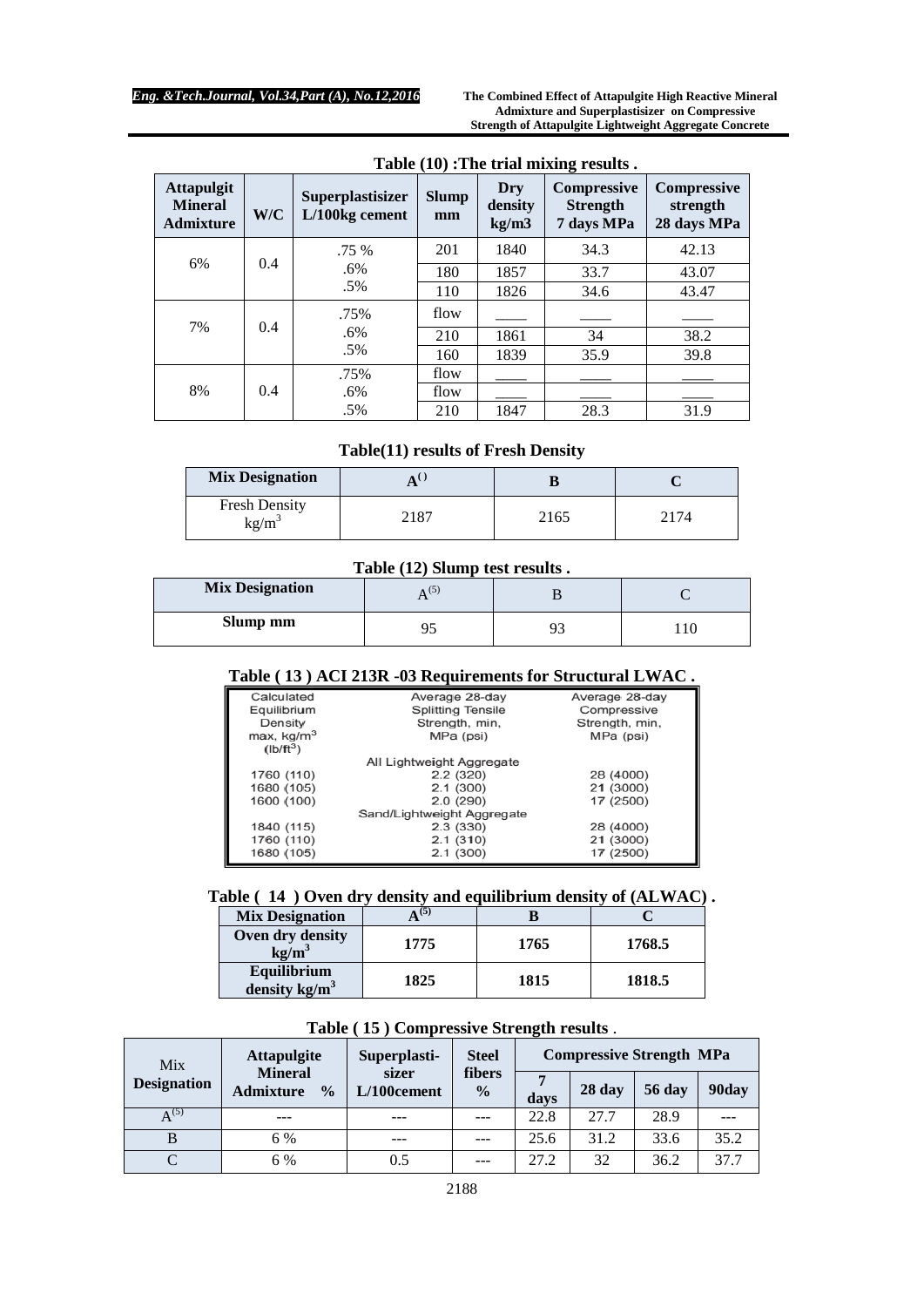| <b>Mixes</b><br><b>Designation</b> | <b>Attapulgite</b><br>Admixture% | <b>Superplastisizer</b><br>L/100kg cement | <b>Steel</b><br>fiber% | <b>Modulus of Elasticity</b><br>Gpa |         |  |
|------------------------------------|----------------------------------|-------------------------------------------|------------------------|-------------------------------------|---------|--|
|                                    |                                  |                                           |                        | 7 days                              | 28 days |  |
| А                                  |                                  |                                           |                        | 17.4                                | 23.5    |  |
| B                                  | n                                |                                           |                        | 17.3                                | 23.6    |  |
|                                    | n                                | 0.5                                       |                        | 17.5                                | 23.9    |  |

**Table ( 16 ) Modulus of Elasticity results**



**Figure (1 ) Relationship of compressive strength and curing age**



**Figure( 2 ) change of compressive strength with the different types of mixes**



**Figure ( 3 ) Relationship between Modulus of elasticity and Curing Age**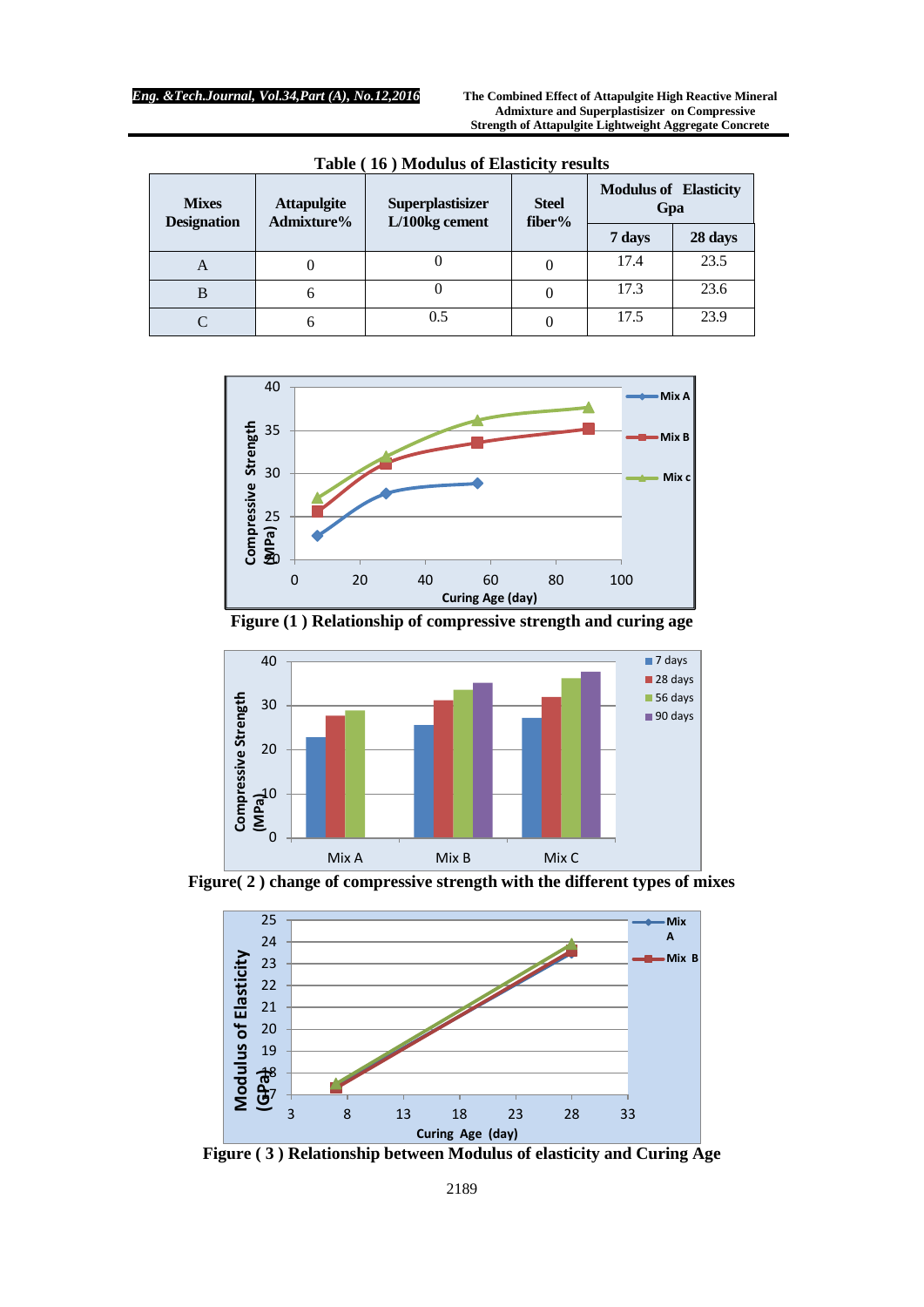

**Figure (4)Relationship between Modulus of elasticity and 28 days compressive strength**



**Figure (5 ) Relation between Drying Shrinkage and Age of ALWAC .**



**Figure (6) Relationship of ALWAC Absorption and the age**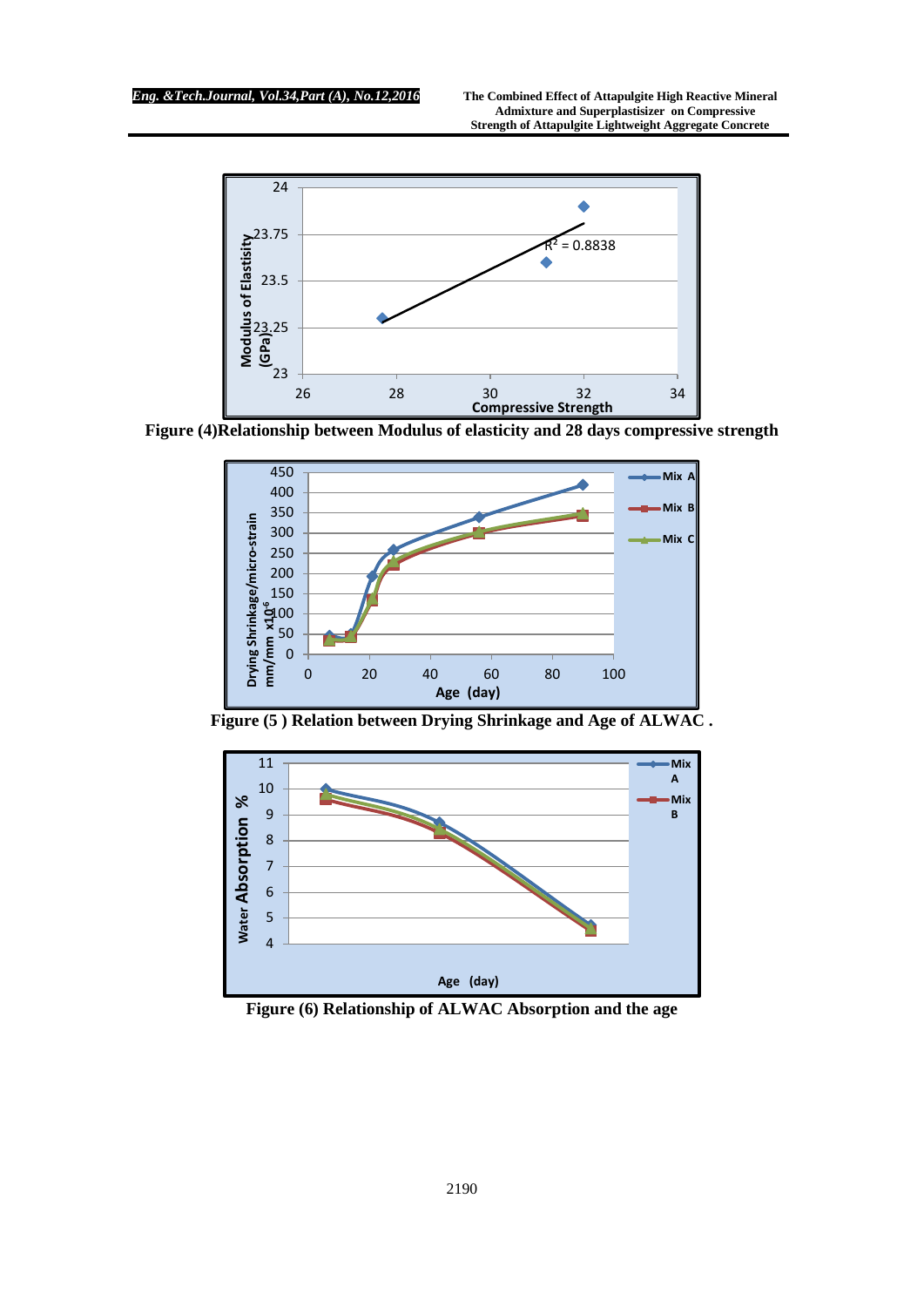

**Figure (7 ) Relationship of UPV and the compressive strength**

### **REFERENCES**

[1].ACI Committee 213, "Guide for Structural Lightweight- Aggregate Concrete (ACI 213R-03)", American Concrete Institute, Farmington Hills, MI, United States, 2003.

[2].European Union –Brite EuRam III, LWAC Material Properties State-of-the-Art, "Economic design and construction with light weight aggregate concrete", Document BE96-3942/R2, December 1998, pp.9-16

[3].Chandra, S. and Berntsson, L.," Lightweight Aggregate Concrete Science, Technology, and Applications", Noyes Publications, 2002, p.23.

[4].Al-Amedi , S. H. , " Some Properties of Concrete Containing Local Attapulgite " M Sc Thesis ,University of Technology ,2012.

[5].Al-Aridhee , M. J. , " Some Properties of Lightweight Concrete Containing Attapulgite" M Sc Thesis , University of Technology , 2014.

[6]لمواصفة القياسية العراقية رقم 5 لسنة،4891 "السمنت البورتالندي"، الجهازالمركزي للتقييس المواصف القياسية ASTM C128–04, "Standard Test Method for.بغداد ،النوعية والسيطرة العراقية

[7].Density, Relative Density (Specific Gravity), and Absorption of Fine Aggregate", Annual Book of ASTM Standards, Vol. 04.02, Concrete and Aggregates, West Conshohocken, PA, United States, 2004.

[8].ASTM C29/C29M–97, (Re-approved 2003), "Standard Test Method for Bulk Density (Unit Weight) and Voids in Aggregate", Annual Book of ASTM Standards, Vol. 04.02, Concrete and Aggregates, West Conshohocken, PA, United States, 2003.

[9].ASTMC330-03, "Standard Specification for Lightweight Aggregates for Structural Concrete" Annual Book of ASTM Standards, Vol.04-02, Concrete and Aggregates, West Conshohocken, PA, United States, 2003.

[10].ASTM C494/C494M–04, "Standard and Specification for Chemical Admixtures for Concrete", Annual Book of ASTM Standards, Vol. 04.02, 2004; pp. 271–279.

[11].ASTM C618 – 01,ʻʻStandard Specification for Coal Fly Ash and Row or Calcined Natural Pozzolan for Use as a Mineral Admixture in Concrete , Chemical and Physical Requirements ", Annual Book of ASTM Standards , Vol. 04.02, 2001, p.2.

[12].ASTM C311- 02 ,ʻʻStandard Test Methods For Sampling and Testing Fly Ash or Natural Pozzolans for Use in Portland- Cement Concrete", Annual Book of ASTM Standards", Vol. 04, 01 and 04.02, 2002, pp.5-7.

[13].ASTM C567–05a, "Standard Test Methods for Determination Density of Structural Lightweight Concrete ASTM International, Annual Book of ASTM Standards, American Society for Testing and Materials, Vol. 04.02, United States, 2006.

[14].BS 1881, Part 116, 1989, "Method for Determination of Compressive Strength of Concrete Cubes", British Standards Institution, 1881.